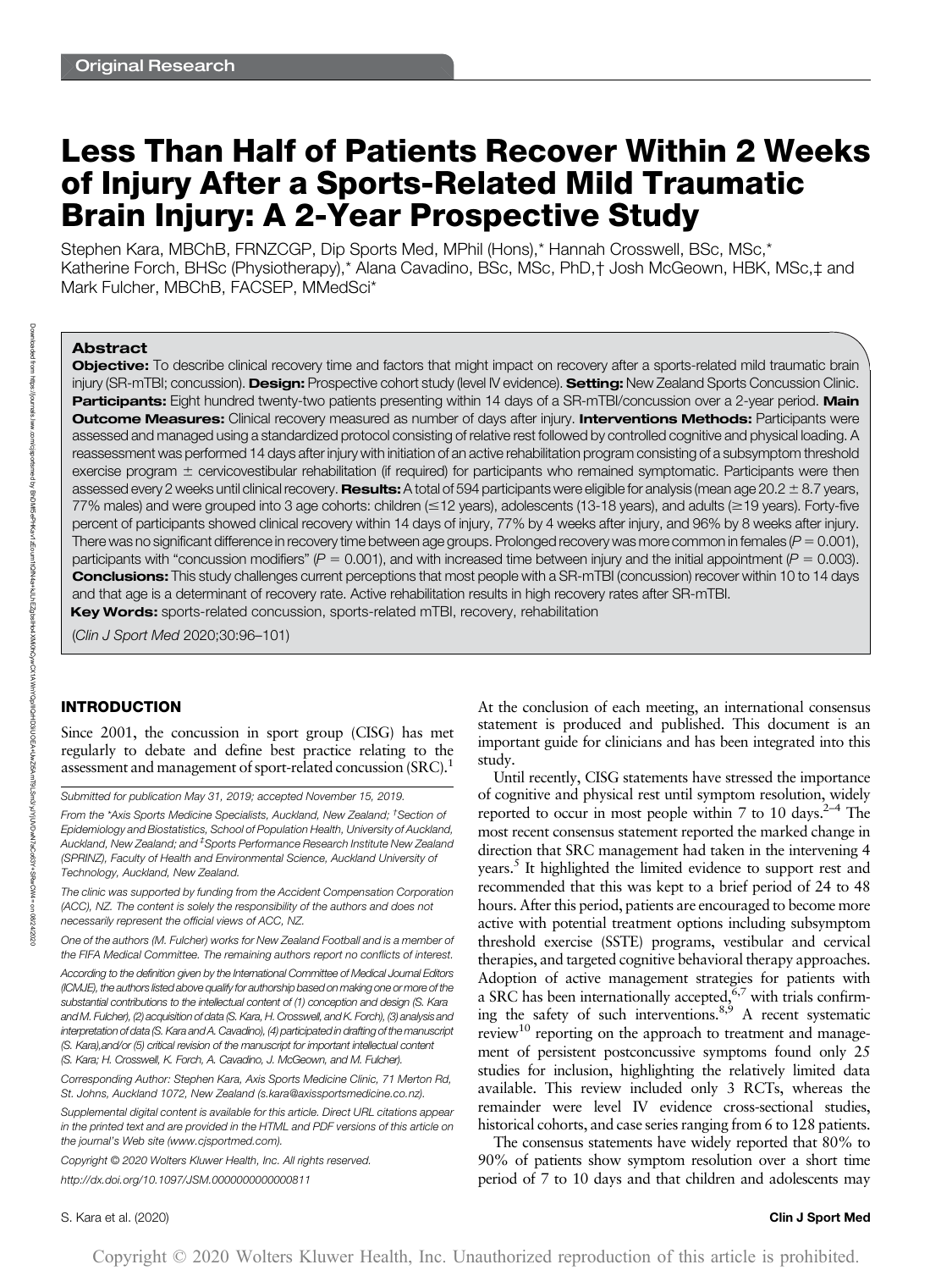require longer recovery periods.<sup>3,4</sup> The evidence for both of these assertions is limited to referencing an earlier consensus statement that states simple concussions are the most common form of injury and resolve without complication within 7 to 10 days, with no data or references given in support.2 Despite this lack of evidence, these figures continue to be quoted even in recent guidelines.11,12 Estimated recovery times, especially for adults, remain vague even in the most recent consensus statement, which states "it is reasonable to conclude that the large majority of injured athletes recover, from a clinical perspective, within the first month after injury." The reliance upon a clinical assessment, and in particular a patient's reported symptoms, as a measure of recovery does have some limitations. For example, it is well known that symptom report is not an effective proxy for concussion diagnosis or treatment. Asymptomatic individuals can have impairments, whereas those who have impairments may report no symptoms.13 In the absence of a gold standard test for SRC however, current diagnostic criteria rely heavily on these clinical findings. Given that there is increasing concern about the impact that SRC may have, we need to be clear about recovery times and the impact possible treatment options have on this.

Although the CISG have endorsed the label SRC, the Center for Disease Control and Prevention has recently suggested that SRC may be better termed as SR mild traumatic brain injury  $(SR\text{-}mTBI)^{14}$  due to the belief that this better reflects the potential impact of the condition. As a result, the term SRmTBI will be used in this article.

This prospective cohort, from a single community-based sports concussion clinic, will report outcomes on nearly 600 patients seen over a 2 year period, with the aim of quantifying the length of clinical recovery and identifying factors that may be associated with slower recovery. All patients followed a standardized assessment and an active rehabilitation protocol in line with current best practice methods.

# METHODS

#### Design and Setting

A 2-year prospective observational cohort study (level of evidence IV) was conducted in a dedicated fully funded community–based sports concussion clinic in Auckland, New Zealand. Participants attending the clinic were seen by a sports medicine doctor, exercise physiologist, and a physiotherapist with postgraduate vestibular therapy qualifications.

#### Patient and Public Involvement

Patients and public were not involved in any way in our work.

### **Definition**

Sports-related mTBI is defined as a traumatic brain injury in line with the latest CISG consensus statements.<sup>5</sup>

#### Participants and Recruitment

Participants consisted of all people who presented between January 2017 and December 2018 with a possible SR-mTBI. Participants were either referred by general practitioners, physiotherapists, other allied health professionals, school nurses, local and public hospital emergency clinics, team coaches and sports clubs, or could self-refer. Exclusion criteria were people presenting after 14 days after injury and those with a non–SR-mTBI, the latter due to external public funding restrictions. Analysis was limited to participants who achieved clinical recovery as defined below. Participants excluded from analysis (Figure 1) were those not diagnosed with a SR-mTBI during their initial assessment, those who had incomplete clinical data despite being clinically recovered, those who had not yet completed 8 weeks of the model of care (and therefore remained under care), or those referred on as requiring more multidisciplinary care due to persistent symptoms 8 weeks after injury (eg, occupational therapist, psychologist, and neuropsychologist). Ethical approval was obtained via the Accident Compensation Corporation New Zealand Ethics Committee. Informed consent and/or age appropriate assent was obtained from each participant.

#### Assessment Protocol

Participants followed a standardized assessment and management protocol in line with the latest CISG Statement.<sup>5</sup> The initial consultation involved an injury history, previous



**Figure 1.** Participant flow within the study.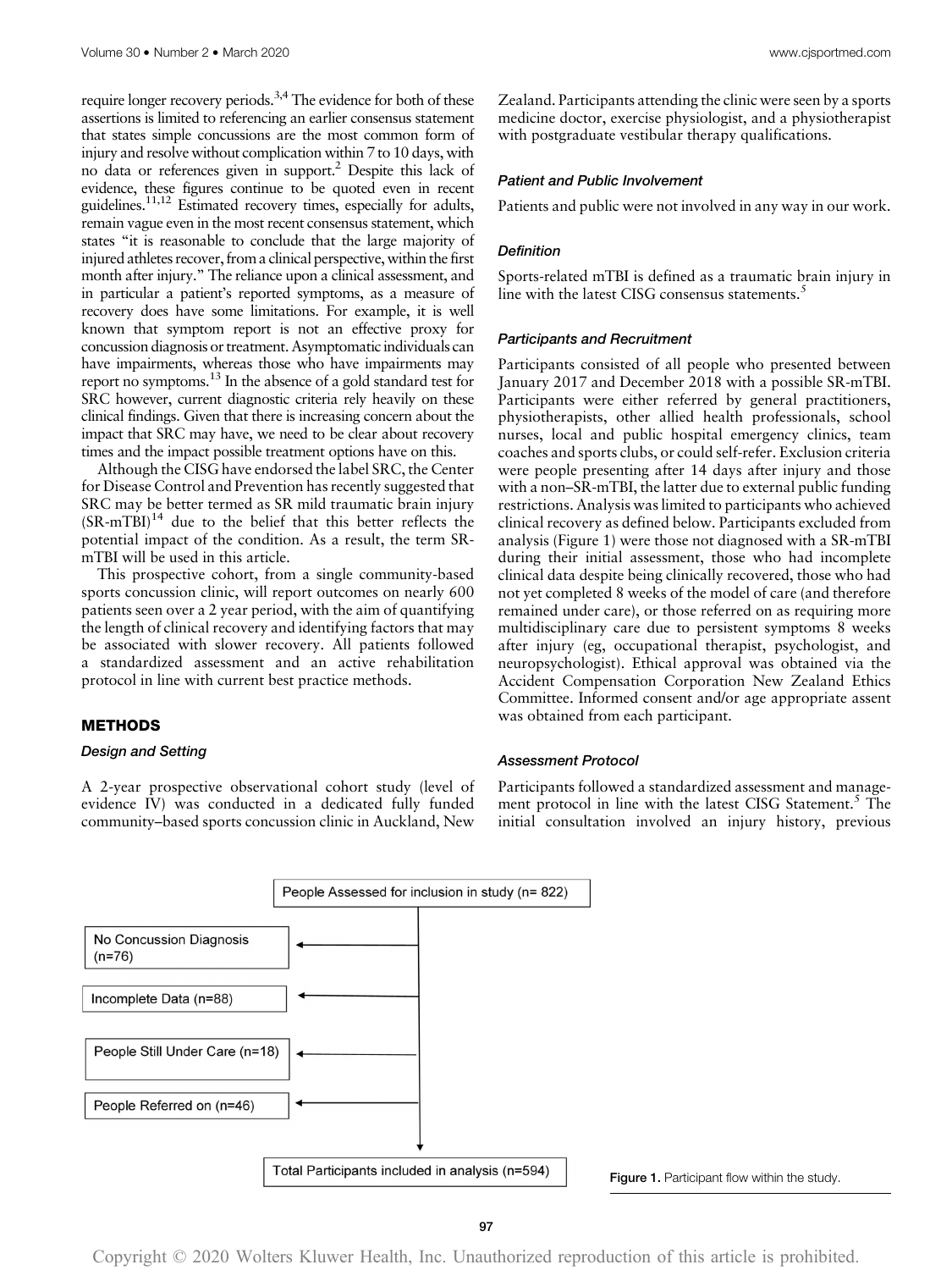SR-mTBI history, and an assessment of any "concussion modifiers" (patient-reported preinjury history of migraine or mental health issues).<sup>5</sup> An age-appropriate SCAT5 assessment was performed. Physical examination to screen for more serious pathology such as occult intracranial pathology and cervical spine instability was performed. This involved a cranial nerve assessment (I-XII) and a targeted peripheral neurological assessment of reflexes and motor and sensory function if dictated by patient presentation. A vestibular assessment via the vestibulo-oculomotor screening tool was conducted.15,16 The cervical spine was assessed using active range of movement with flexion, extension, and lateral rotation. Additional tests assessed cervical alignment to assess cervical joint position error, assessing the patient's ability to relocate their head to a neutral position with less than 5 degrees of error, whereas the cervical flexion head rotation test assessed upper cervical movement.<sup>17,18</sup> Palpation of the cervical spine for tenderness with trigger point reproduction of headache symptoms completed the cervical spine assessment. Autonomic dysfunction was assessed using only supine and standing blood pressure measurements at 1 and 3 minutes. Follow-up consultations involved repeating the SCAT5 symptom evaluation and a review of previous abnormal physical findings.

#### Management Protocol

After their initial consult, participants were given written and verbal advice consistent with the latest CISG statement.<sup>5</sup> A 24to 48-hour period of rest followed by controlled cognitive and physical loading, guided by symptom exacerbation, was prescribed to encourage activity, with emphasis on patient education at this initial consult. Participants were re-assessed at day 14 after injury. At this stage, they were defined as being "clinically recovered" or "still symptomatic." If a participant was deemed to have clinically recovered, they commenced a graduated return to a sport (GRTS) program with reevaluation before return to full training.<sup> $5$ </sup> Those who were "still symptomatic" underwent graded aerobic exercise testing using the Buffalo Concussion Treadmill Test with subsequent development of a SSTE program.7,19 Adjunct cervical or vestibular physiotherapy was prescribed if appropriate based on relevant clinical signs either at this reassessment or at the initial consultation.<sup>20</sup> Participants were assessed once every 2 weeks until clinical recovery. At this point, they commenced the same GRTS protocol. This standardized model of care and rehabilitation is outlined in Appendix 1 (see Supplemental Digital Content 1, [http://links.lww.com/JSM/A219\)](http://links.lww.com/JSM/A219).

#### Definition of Clinical Recovery

Participants were defined as achieving clinical recovery when both their SCAT5 symptom score and symptom severity score were  $\leq$  for males and  $\leq$  for females. This distinction is based on normative data for the general population.<sup>21</sup> Participants were also required to have resolution of any previous abnormal clinical examination findings and "normal" exercise tolerance. Normal exercise tolerance was defined as being asymptomatic when exercising at 85% to 90% of predicted heart rate if measured or return to the participants' usual preinjury exercise levels. Length of recovery was a reported measure by participant recall defined as the number of days between injury and the time the

participant reached clinical recovery. As participants were assessed once every 2 weeks, this figure permits accuracy for the time intervals measured against (within 2 weeks; 2-4 weeks; 4-8 weeks; and  $\geq$ 8 weeks).

#### Statistical Analysis

Participant characteristics were assessed for differences according to age groups: children  $(\leq 12$  years), adolescents (13-18 years), and adults ( $\geq$ 19 years). A Kruskal–Wallis test was used for continuous variables due to their skewed distributions, including days until initial appointment, number of previous concussions, days until asymptomatic, and number of follow-up visits. A  $\chi^2$  test was used to assess potential differences in gender, sport type, and concussion modifier by the age group. Length of recovery (measured by time to clinical recovery; within 2, 2-4, 4-8, or  $\geq$ 8 weeks) was summarized overall and within each age group. Multiple linear regression was used to determine mutually adjusted associations of participant characteristics with length of recovery, measured by the number of days to clinical recovery. A natural log transformation was used for the outcome due to a skewed distribution, with the model including all factors that showed an unadjusted association with the outcome. Because the outcome is log-transformed, we calculated the average percentage differences in the length of recovery for each variable in the model using the exponential of the regression coefficients.<sup>22</sup> Statistical analyses were conducted using Stata version 15.1.

# RESULTS

All 822 participants presenting with a possible SR-mTBI during the study period from January 2017 to December 2018 were assessed for inclusion in this study. A total of 594 (77% males) with age range 7 to 64 years (average age 20.2 years) were included in the analysis as presented in Table 1. Figure 1 shows that 28% of people presenting were not eligible for inclusion, with  $39\%$  (n = 88) of these being ineligible due to incomplete or missing information in relevant data fields rather than loss to follow-up. Five percent of participants were referred on as they did not achieve clinical recovery under this model of care and were assessed as requiring additional input. Those not included in the analysis due to incomplete data ( $n = 88$ ) did not differ significantly from those eligible in terms of any of the characteristics described in Table 1.

The average number of days until the initial consultation was 8.7 days after injury, whilst Rugby Union accounted for 54% of the all consultations. The  $\leq$ 12 years age group had a significantly lower proportion of females ( $P = 0.008$ ) than the older age groups. There was also an association between age group and the number of previous concussions, with older participants having had more previous concussions ( $P =$ 0.0001). There were no statistically significant differences by the age group in terms of days until initial assessment, days until clinical recovery, number of follow-up visits, sport type, or presence of a concussion modifier ( $P > 0.05$  for all comparisons). Only 45% of participants across all age groups had clinical recovery within 2 weeks after injury, increasing to 77% by 4 weeks, and 94% by 8 weeks (Table 2). All participants included in the analysis achieved clinical recovery within the study period.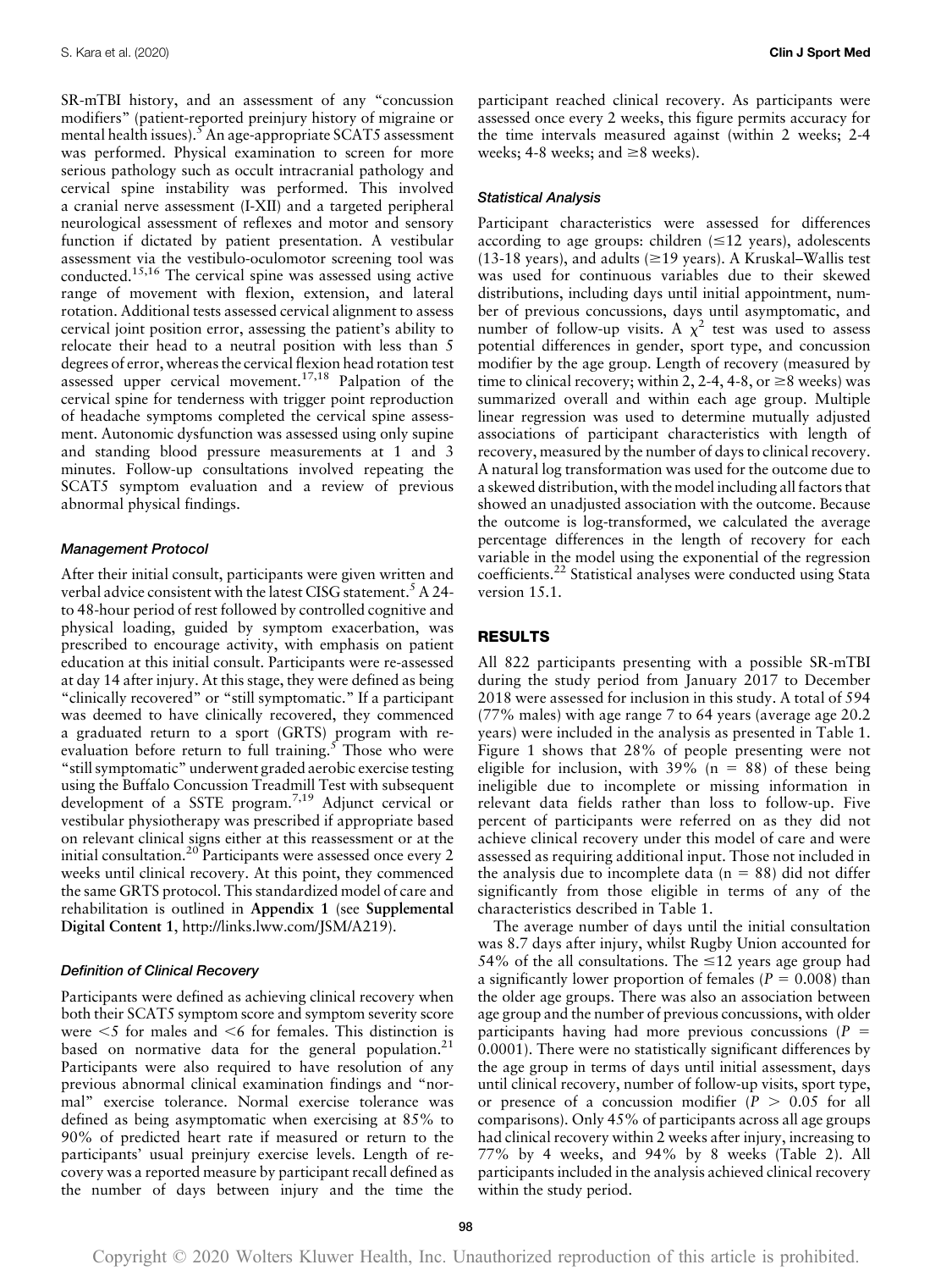| TABLE 1. Descriptive Summary of Eligible Participants by the Age Group |                              |                               |                               |                   |  |  |
|------------------------------------------------------------------------|------------------------------|-------------------------------|-------------------------------|-------------------|--|--|
|                                                                        | Age $\leq$ 12 years (n = 45) | Age 13-18 years ( $n = 290$ ) | Age $\geq$ 19 years (n = 259) | All ( $n = 594$ ) |  |  |
|                                                                        | Mean $\pm$ SD                | Mean $\pm$ SD                 | Mean $\pm$ SD                 | Mean $\pm$ SD     |  |  |
| Age (yr)                                                               | $10.7 \pm 1.4$               | $15.8 \pm 1.6$                | $26.8 \pm 9.0$                | $20.2 \pm 8.5$    |  |  |
| Days until initial assessment                                          | $8.4 \pm 4.5$                | $8.2 \pm 4.9$                 | $9.2 \pm 7.1$                 | $8.7 \pm 6.0$     |  |  |
| No. of previous concussions                                            | $0.4 \pm 0.9$                | $0.7 \pm 1.1$                 | $1.2 \pm 1.8$                 | $0.9 \pm 1.5$     |  |  |
| Days until asymptomatic                                                | $16.2 \pm 14.6$              | $18.3 \pm 13.3$               | $21.6 \pm 22.3$               | $19.5 \pm 18.0$   |  |  |
| No. of follow-up visits                                                | $1.7 \pm 1.1$                | $1.9 \pm 1.2$                 | $1.8 \pm 1.5$                 | $1.9 \pm 1.3$     |  |  |
|                                                                        | N(% )                        | N(% )                         | N(% )                         | N(%)              |  |  |
| Sex                                                                    |                              |                               |                               |                   |  |  |
| Female                                                                 | 2(4.4)                       | 70 (24.1)                     | 66 (25.5                      | 138 (23.2)        |  |  |
| Male                                                                   | 43 (95.6)                    | 220 (75.9)                    | 193 (74.5)                    | 456 (76.8)        |  |  |
| Sport                                                                  |                              |                               |                               |                   |  |  |
| Rugby union                                                            | 25 (55.6)                    | 149 (51.4)                    | 148 (57.1)                    | 322 (54.2)        |  |  |
| Rugby league                                                           | 1(2.2)                       | 21(7.2)                       | 15(5.8)                       | 37(6.2)           |  |  |
| Football (soccer)                                                      | 7(15.6)                      | 38 (13.1)                     | 24 (9.3)                      | 69 (11.6)         |  |  |
| Field hockey                                                           | 1(2.2)                       | 9(3.1)                        | 4(1.5)                        | 14(2.4)           |  |  |
| Netball                                                                | 0(0.0)                       | 6(2.1)                        | 4(1.5)                        | 10(1.7)           |  |  |
| Other                                                                  | 11(24.4)                     | 67(23.1)                      | 64 (24.7)                     | 142 (23.9)        |  |  |
| Concussion modifier                                                    |                              |                               |                               |                   |  |  |
| Not present                                                            | 44 (97.8)                    | 246 (85.1)                    | 219 (84.9)                    | 509 (86.0)        |  |  |
| Present                                                                | 1(2.2)                       | 43 (14.9)                     | 39(15.1)                      | 83 (14.0)         |  |  |

In unadjusted analysis, there was no association between the length of recovery and the number of previous concussions ( $P =$ 0.92) or age group ( $P = 0.36$ ). A multiple linear regression model showed that females, those with injuries from sports other than Rugby Union, those with a concussion modifier, and those with more time between their injury and the initial appointment had significantly longer recovery times (Table 3). On average, the number of days until clinical recovery was 43% (exp  $(0.36) = 1.43$ , or a 43% increase) longer for females, whereas those with modifiers had a 48% longer recovery time. For each additional day between injury and the initial appointment, there was an increase in the average recovery time; for a 7-day increase in time to the initial appointment, we could expect an approximate 15% increase in the number of days until clinical recovery ( $\exp(0.02 \times 7) = 1.15$ ).

A total of 5% of participants received cervical rehabilitation, 28% received vestibular rehabilitation, and 10% received combined cervicovestibular rehabilitation as part of their individualized management. A smaller proportion of children  $(\leq 12$  years) required cervicovestibular rehabilitation  $(n = 4, 17\%)$  than adolescents (13-18 years,  $n = 69, 42\%$ ) or adults ( $\geq$ 19 years, n = 63, 50%). Vestibular rehabilitation alone or in combination with cervical rehabilitation was more likely in adults (44% of patients) than younger age groups.

# **DISCUSSION**

The current study shows that less than half of those presenting acutely with a SR-mTBI show clinical recovery within 14 days and therefore, at best, may be cleared to return to play at 21 days following the accepted GRTS program. This rate of recovery is slower than described in previous CISG and other position statements.3,4,11,12 It is only at 28 days postinjury does this figure rise to be comparable with the recovery rates quoted in these publications. Those participants referred on are not represented in this figure and if accounted for would only strengthen our case by adding to the number who had not recovered within certain time frames.

As previously stated, recovery rates of 80% to 90% within 7 to 10 days appeared first in the third consensus statement on concussion in sport<sup>4</sup> referenced to the second consensus statement that has no supportive data.<sup>2</sup> A review of references from this

| TABLE 2. Recovery of all Patients by the Age Group, Measured as the Number of Weeks After Injury<br><b>Until Asymptomatic</b> |                                             |             |             |             |  |  |
|-------------------------------------------------------------------------------------------------------------------------------|---------------------------------------------|-------------|-------------|-------------|--|--|
|                                                                                                                               | No. of Days After injury Until Asymptomatic |             |             |             |  |  |
| <b>Age Group</b>                                                                                                              | $<$ 2 wk                                    | $2 - 4$ wk  | 4-8 wk      | $\geq 8$ wk |  |  |
| $\leq$ 12 yrs                                                                                                                 | 22 (48.9%)                                  | 16 (35.6%)  | 6 (13.3%)   | 1 (2.2%)    |  |  |
| 13-18 yrs                                                                                                                     | 116 (40.0%)                                 | 117 (40.3%) | 49 (16.9%)  | $8(2.8\%)$  |  |  |
| $>18$ yrs                                                                                                                     | 130 (50.2%)                                 | 58 (22.4%)  | 46 (17.8%)  | 25 (9.6%)   |  |  |
| All ages                                                                                                                      | 268 (45.1%)                                 | 191 (32.2%) | 101 (17.0%) | 34 (5.7%)   |  |  |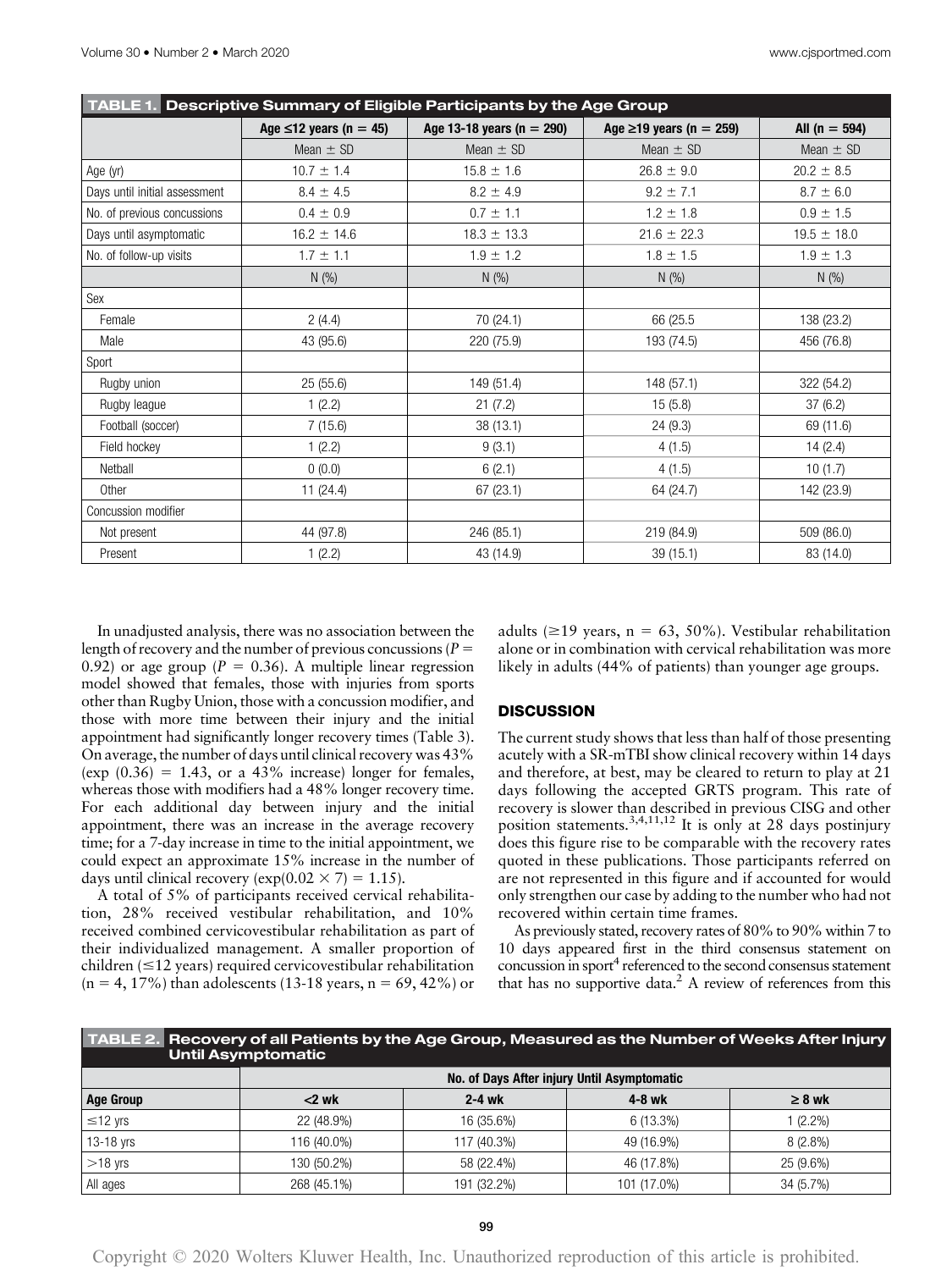| TABLE 3. Multiple Linear Regression of Factors Associated With Length of Recovery, Measured by<br>the Number of Days After Injury to Asymptomatic Status |                      |                        |         |  |  |
|----------------------------------------------------------------------------------------------------------------------------------------------------------|----------------------|------------------------|---------|--|--|
| <b>Variable</b>                                                                                                                                          | <b>Category/Unit</b> | Coefficient (95% CI)   | P       |  |  |
| Sex                                                                                                                                                      | Male                 | Reference              |         |  |  |
|                                                                                                                                                          | Female               | $0.36$ (0.15 to 0.57)  | 0.001   |  |  |
| Sport                                                                                                                                                    | Rugby union          | Reference              |         |  |  |
|                                                                                                                                                          | Rugby league         | $0.16$ (-0.17 to 0.51) | 0.339   |  |  |
|                                                                                                                                                          | Football (soccer)    | $0.57$ (0.30 to 0.83)  | < 0.001 |  |  |
|                                                                                                                                                          | Other*               | $0.64$ (0.44 to 0.86)  | < 0.001 |  |  |
| <b>Modifiers</b>                                                                                                                                         | No                   | Reference              |         |  |  |
|                                                                                                                                                          | Yes                  | $0.39(0.15)$ to $0.62$ | 0.001   |  |  |
| Time from injury to initial appointment                                                                                                                  | Days                 | $0.02$ (0.01 to 0.03)  | 0.003   |  |  |
| * Including hockey, netball, bike sports, water sports, snow sports, lacrosse, and combat sports such as martial arts and boxing.                        |                      |                        |         |  |  |

early consensus paper highlight only opinion pieces<sup>23</sup> or small cohort studies within single sports discussing concussion grading and postinjury symptomatology.<sup>24,25</sup> In fact, data within the second international conference on concussion in sport<sup>2</sup> cites a rugby league study showing that 50% of players still demonstrated impaired neurocognitive performance on testing 10 days after injury.<sup>24</sup> A systematic review has estimated the prevalence of prolonged recovery (defined as  $>14$  days in adults and >28 days in children) to be between 10% and 30%, after SRmTBI.<sup>10</sup> Unfortunately, only 25 studies met the inclusion criteria. These studies generally had relatively small sample sizes,  $(n = 6 - 1)$ 128, mean age 20.1 years, duration of symptoms 10-226 days), were of relatively poor quality, and had an inconsistent definition of persistent symptoms. Outside sport, there are data supporting a more prolonged recovery time after mTBI. A 2-year multicenter retrospective electronic health record review analyzed the injury and treatment history of 1840 adolescent patients  $(10-17 \text{ years})$ ,<sup>26</sup> showing a similar duration of recovery as presented in the current study. In this study, 75% of patients were symptom-free or had returned to preinjury symptom levels 4 weeks after injury. Only 16% had recovered within the first week, whereas 6.7% remained symptomatic at 8 weeks. A large multicenter Canadian study also reported persistent symptoms at 4 weeks in 30% of patients.27 We believe that our data may reflect the natural recovery timeline for those with a SR-mTBI and that recovery rates may be slower than previously reported. Given the uncertainty around the original statements, and increasing data suggesting that many people have a more prolonged recovery, more conservative recommendations may need to be made in future consensus statements.

The literature focuses on slower recovery times in younger patients. $3-5$  Existing data compare adolescents with children<sup>28</sup> and high school athletes with collegiate athletes.<sup>29</sup> Interpreting these data is however difficult due to inconsistencies between study designs.28 Age showed no significant association with recovery in our cohort, a finding consistent with another larger study. $36$  Our results suggest that the natural recovery timeline for SR-mTBI is similar irrespective of age. It is possible that the current data may more accurately represent the true recovery trajectory for SR-mTBI, given that all participants, regardless of age or level of sport, followed a standardized treatment protocol including early active rehabilitation and equal access to medical resources, with similar recovery times across groups. Given these findings, we would suggest a more conservative approach across all age groups and not just younger groups.

Gender and "concussion modifiers" represent well-published risk factors for recovery,<sup>5</sup> and our results further support this. It is unclear why the Rugby Union seems to represent less risk of prolonged recovery compared with other sports. This might reflect a proactive system wide approach from within this sport, with education, clear advice, and early management, resulting in less overall morbidity.<sup>31</sup> It is also possible that this is due to an under-reporting of concussion symptoms and not true recovery among those who play rugby.<sup>32</sup> There are a number of other factors that might influence recovery. We have found a positive association between persistent symptoms and a higher initial symptom burden (SCAT5 symptom score/severity score) with this being the subject of another publication.<sup>33</sup>

This current study suggests that those who are seen more quickly after a SR-mTBI may have a faster recovery. This is consistent with existing data demonstrating that earlier assessment may reduce the severity of persistent symptoms and enhance recovery.26,34 Many patients with a SR-mTBI do not appreciate the value of a medical assessment and do not present for an assessment until their symptoms fail to resolve. Others return to sport before their injury has resolved and are at an increased risk of a further SR-mTBI or other types of injury.35 It is possible these attitudes and behaviors are partly driven by the perception that SR-mTBI is a self-limiting problem. The results of this study challenge this perception and illustrate a need for more education for those involved in sport.

# STRENGTHS AND LIMITATIONS

The main strength of this study is in the prospectively collected data from a large sample of participants with a SR-mTBI. Participants were assessed and managed using a standardized, best practice model of care. We acknowledge that SR-mTBI may be a different clinical entity to mTBI sustained outside sport; hence, results may not be applicable to this group. The lack of a gold standard test and the reliance on symptom reporting will continue to be a limitation for all clinical research in this area. Our definition of clinical recovery allows participants to have some symptoms reflecting the nonspecific nature of symptom reporting. Mandatory use of the Buffalo Concussion Treadmill Test before the GRTS program may provide a more objective measure of physiological recovery, but the logistical nature of this is difficult to achieve outside of the research setting. Another potential limitation relates to the use of the SCAT5. This tool is a validated diagnostic support